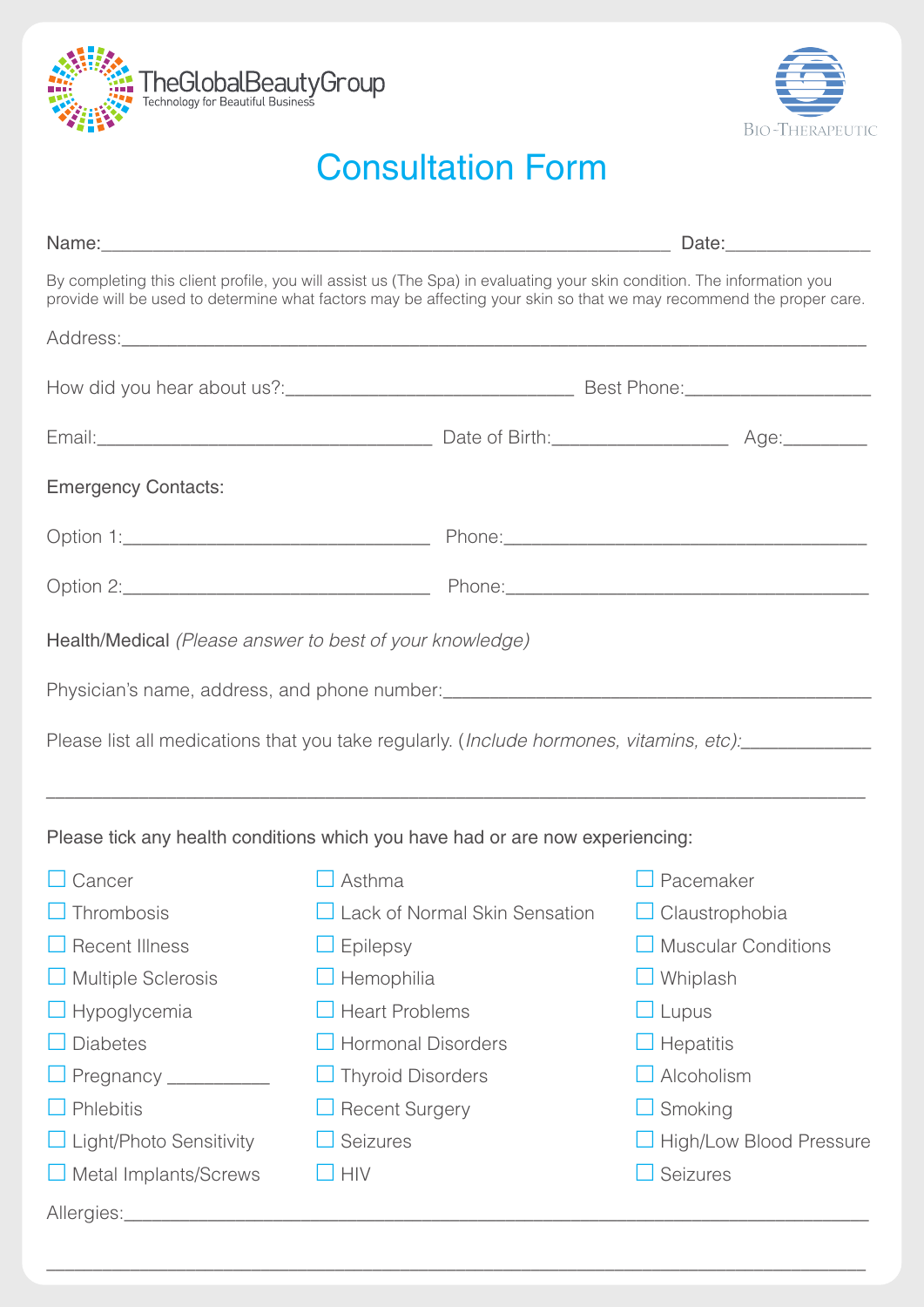| $\Box$ Yes<br>$\Box$ No<br>Have you ever undergone treatment from a Dermatologist?                             |
|----------------------------------------------------------------------------------------------------------------|
|                                                                                                                |
|                                                                                                                |
|                                                                                                                |
| Have you ever undergone treatment from an Aesthetician?<br>$\Box$ Yes<br>$\Box$ No                             |
|                                                                                                                |
|                                                                                                                |
|                                                                                                                |
| Within the last month, have you taken or used any of the following?                                            |
|                                                                                                                |
| $\Box$ Retin A $\Box$ Antibiotics $\Box$ Diuretics $\Box$ Accutane $\Box$ Oral Contraceptives $\Box$ Laxatives |
| Have you ever undergone plastic surgery? $\Box$ Yes<br>$\Box$ No                                               |
|                                                                                                                |
|                                                                                                                |
|                                                                                                                |
|                                                                                                                |
| <b>Nutrition/Diet</b>                                                                                          |
| Check the types of fluids that you consume daily and indicate the amount per day:                              |
| □ Juices_____________________<br><b>□ Water</b> _______________________<br>□ Tea_______________________        |
|                                                                                                                |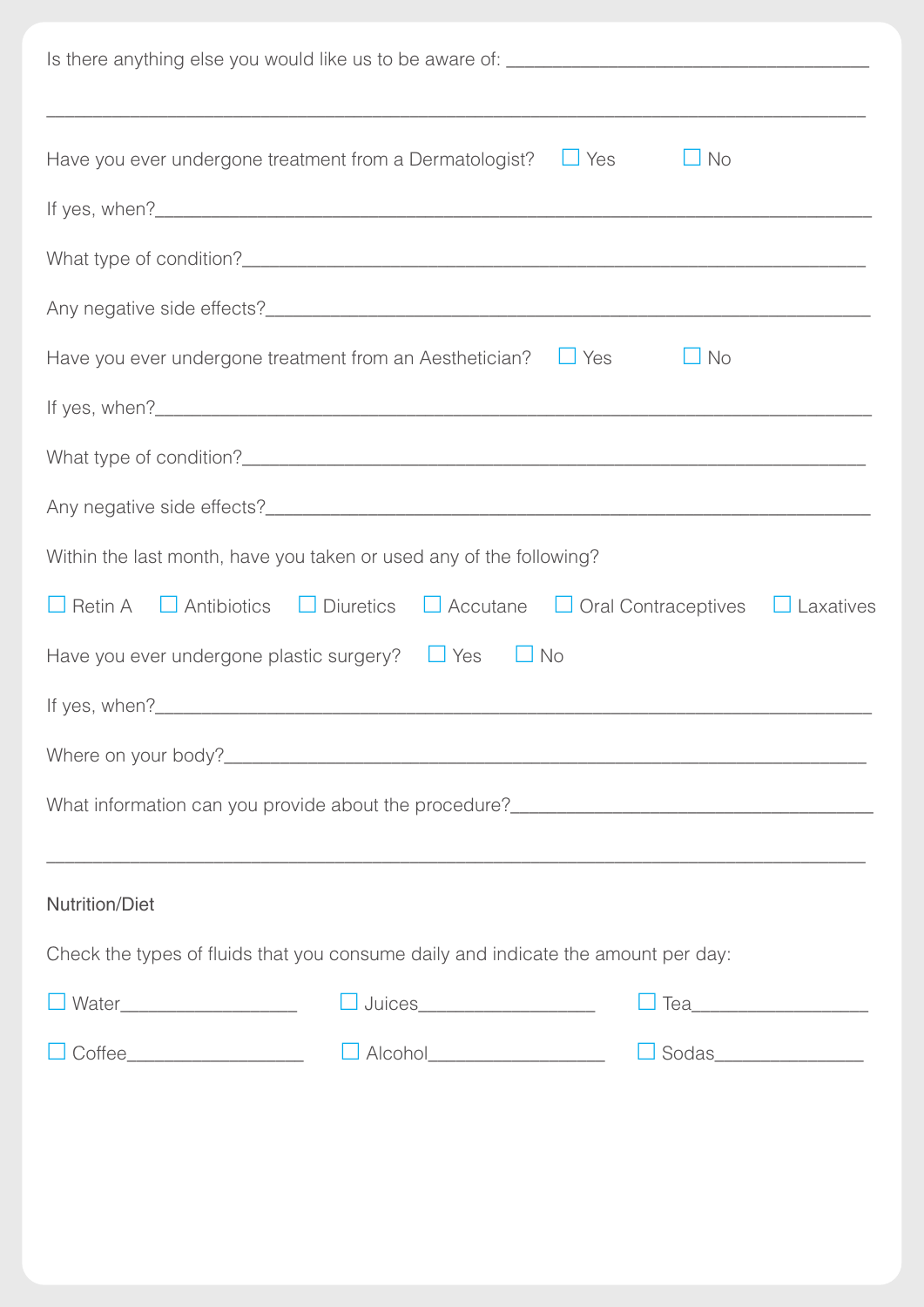## Home Skin Care Regimen

Date:

Date:

Describe (using product brand names) how you are presently caring for your skin:

|                                                            | <b>AM</b>                      | <b>PM</b>                                   |                | <b>AM</b>                                                                                                                                                                                                                                             | <b>PM</b>                        |  |  |
|------------------------------------------------------------|--------------------------------|---------------------------------------------|----------------|-------------------------------------------------------------------------------------------------------------------------------------------------------------------------------------------------------------------------------------------------------|----------------------------------|--|--|
| Cleanser:                                                  |                                |                                             | Exfoliant:     |                                                                                                                                                                                                                                                       |                                  |  |  |
| Toner:                                                     |                                |                                             | Serum:         |                                                                                                                                                                                                                                                       |                                  |  |  |
| Moisturizer:                                               |                                |                                             | SPF Sunscreen: |                                                                                                                                                                                                                                                       |                                  |  |  |
| Make-Up                                                    |                                |                                             | Other:         |                                                                                                                                                                                                                                                       |                                  |  |  |
|                                                            |                                |                                             |                |                                                                                                                                                                                                                                                       |                                  |  |  |
|                                                            |                                |                                             |                |                                                                                                                                                                                                                                                       |                                  |  |  |
|                                                            |                                |                                             |                |                                                                                                                                                                                                                                                       |                                  |  |  |
|                                                            |                                |                                             |                |                                                                                                                                                                                                                                                       |                                  |  |  |
| What are your Goals and Expectations?                      |                                |                                             |                |                                                                                                                                                                                                                                                       |                                  |  |  |
|                                                            |                                |                                             |                |                                                                                                                                                                                                                                                       |                                  |  |  |
|                                                            |                                |                                             |                |                                                                                                                                                                                                                                                       |                                  |  |  |
|                                                            |                                |                                             |                |                                                                                                                                                                                                                                                       |                                  |  |  |
|                                                            |                                |                                             |                |                                                                                                                                                                                                                                                       |                                  |  |  |
|                                                            |                                |                                             |                | What specific improvements do you wish to see?<br><u>[</u> [20] matter of the specific improvements do you wish to see?<br><u>[</u> [20] matter of the specific improvements do you wish to see?<br><u>[</u> [20] matter of the specific improvements |                                  |  |  |
|                                                            |                                |                                             |                |                                                                                                                                                                                                                                                       |                                  |  |  |
| In what time frame do you expect to reach your goals?      |                                |                                             |                |                                                                                                                                                                                                                                                       |                                  |  |  |
|                                                            |                                |                                             |                |                                                                                                                                                                                                                                                       |                                  |  |  |
|                                                            |                                |                                             |                |                                                                                                                                                                                                                                                       |                                  |  |  |
|                                                            |                                |                                             |                |                                                                                                                                                                                                                                                       |                                  |  |  |
| Previous aesthetic treatments, please check all that apply |                                |                                             |                |                                                                                                                                                                                                                                                       |                                  |  |  |
| $\Box$ Botox<br>Date:                                      | Date:                          | Dermal Fillers: Restylane/Juvaderm/Sculptra |                | $\Box$ Facials<br>Date:                                                                                                                                                                                                                               | $\Box$ Laser Treatments<br>Date: |  |  |
| $\Box$ IPL/Photo rejuvenation<br>Date:                     | $\Box$ Chemical Peels<br>Date: |                                             |                | $\Box$ Microdermabrasion<br>Date:                                                                                                                                                                                                                     | $\Box$ Microcurrent<br>Date:     |  |  |
| $\Box$ LED Light Therapy                                   |                                | $\Box$ Oxygen Infusion Treatment            |                | $\Box$ Facial Waxing:                                                                                                                                                                                                                                 | $\Box$ Other:                    |  |  |

Date:

Date: